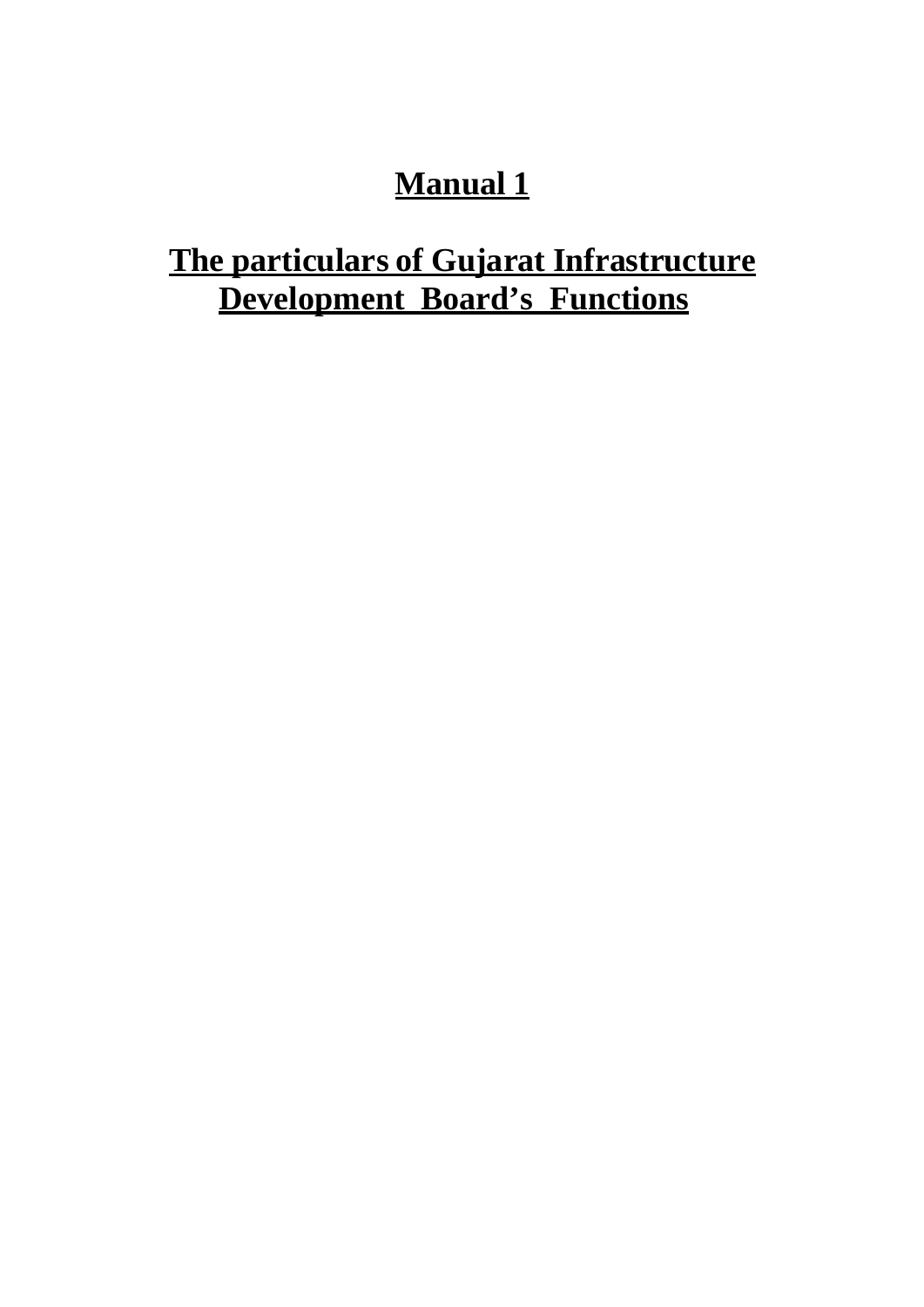The Gujarat Infrastructure Development Board was set up to facilitate higher flow of funds in to infrastructure sectors, to promote the private sector participation and to ensure co-ordination among various Government agencies in the State of Gujarat. This is a unique organization of its type and is an over-arching body for infrastructure development in Gujarat, encompassing both hard as well as the soft infrastructure sectors. Gujarat Infrastructure Development Board itself does not develop infrastructure services but act as a catalyst for their development.

GIDB focuses on:

- Overall planning.
- Co-ordination between various sector specific departments.
- Concession agreements which detail the risk allocation in a public private partnership.
- Project preparation by conducting pre feasibility and feasibility studies through reputed consultants.
- Selection of Developers through international competitive bidding and challenge route.
- Monitoring progress of projects.
- Building capacity of Human resources and organization in infrastructure sector compatible with international standard.

The following infrastructure sectors are covered under the schedule  $-1$  of the GID Act

- Power Generation, Transmission and Distribution Systems
- Roads, Bridges and By-passes
- Ports (other than Major Ports) and Harbors thereof
- Urban Transportation
- Dams
- Water Storage, Water Supply and Sewerage System
- Irrigation
- Land Reclamation
- Industrial Estate including Industrial Parks
- Tourism Projects
- Solid Waste Management
- Information Technology related Projects
- Education
- Health Facilities
- Public Markets
- Post Harvest Facilities
- Inland Waterways other than National Waterways
- Fisheries not beyond territorial Waters
- Development of Minor Minerals
- Gas and Gas works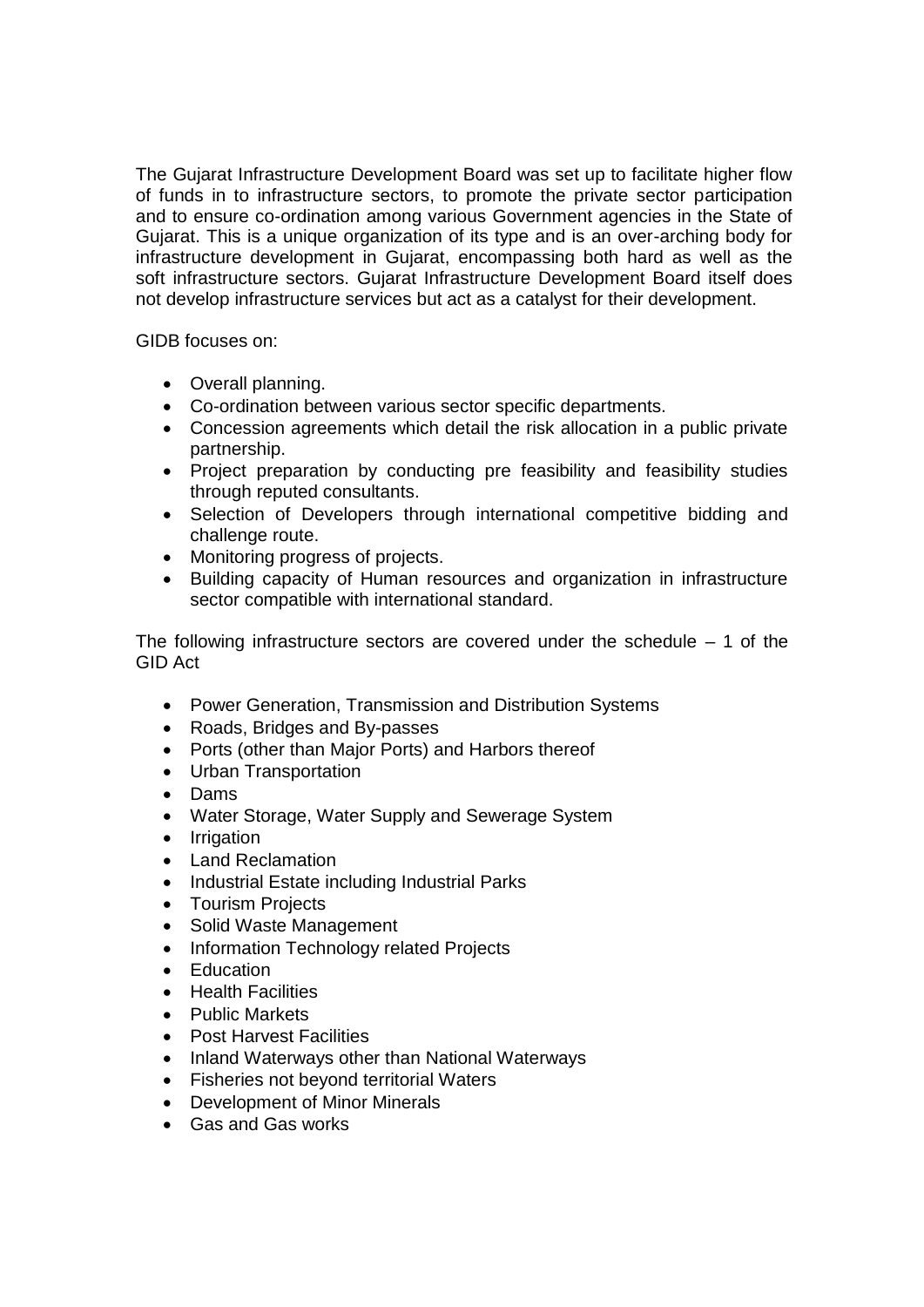The functions of the Board under the GID act - 1999 are as under;

- 1 To promote participation of a person in financing, construction, maintenance and operation of any project irrespective of its cost;
- 2 To advise the State Government, a government agency or a specified Government agency on matters of policy in respect of participation in Financing, Construction, maintenance and operation of any project;
- 3 To lay down priorities of projects to be undertaken by the state Government, a Government agency or a specified Government agency;
- 4 To consider the proposal for undertaking a project and the proposed concession agreement submitted to it and to recommend with or without modification or not recommend or return the proposal and proposed concession agreement for reconsideration of the state Government, the Government agency or as the case may be specified Government agency.
- 5 To elicit information relating to National and International Financial Institution and to ensure co-operation of such institutions;
- 6 To co-ordinate and monitor the project undertaken in the state.
- 7 To assist in developing concepts of projects by undertaking prefeasibility studies of the projects;
- 8 To undertake such projects as may be entrusted to it by State Government;
- 9 To perform such other function as may be entrusted to it by the State Government.

Gujarat Infrastructure Development Board (GIDB) has been appointed as Apex Authority for the Special Investment Region in the State of Gujarat under the Gujarat Special Investment Region Act ‐ 2009

Function of GIDB as a Special Investment Region Apex Authority

- To make regulations for development, operation and regulations of Special Investment Region (s) (SIR) .
- To approve land use plan of SIR and its peripheral area.
- To act as an Apex Authority under Gujarat Special Investment Region Act,2009 for the development of Special Investment Region (s) in the State and approve Development Plan, Town Planning Schemes and General Development Control Regulation with respect to Special Investment Region (s).
- To approve projects with regard to economic activities, civic amenities and infrastructure facilities.